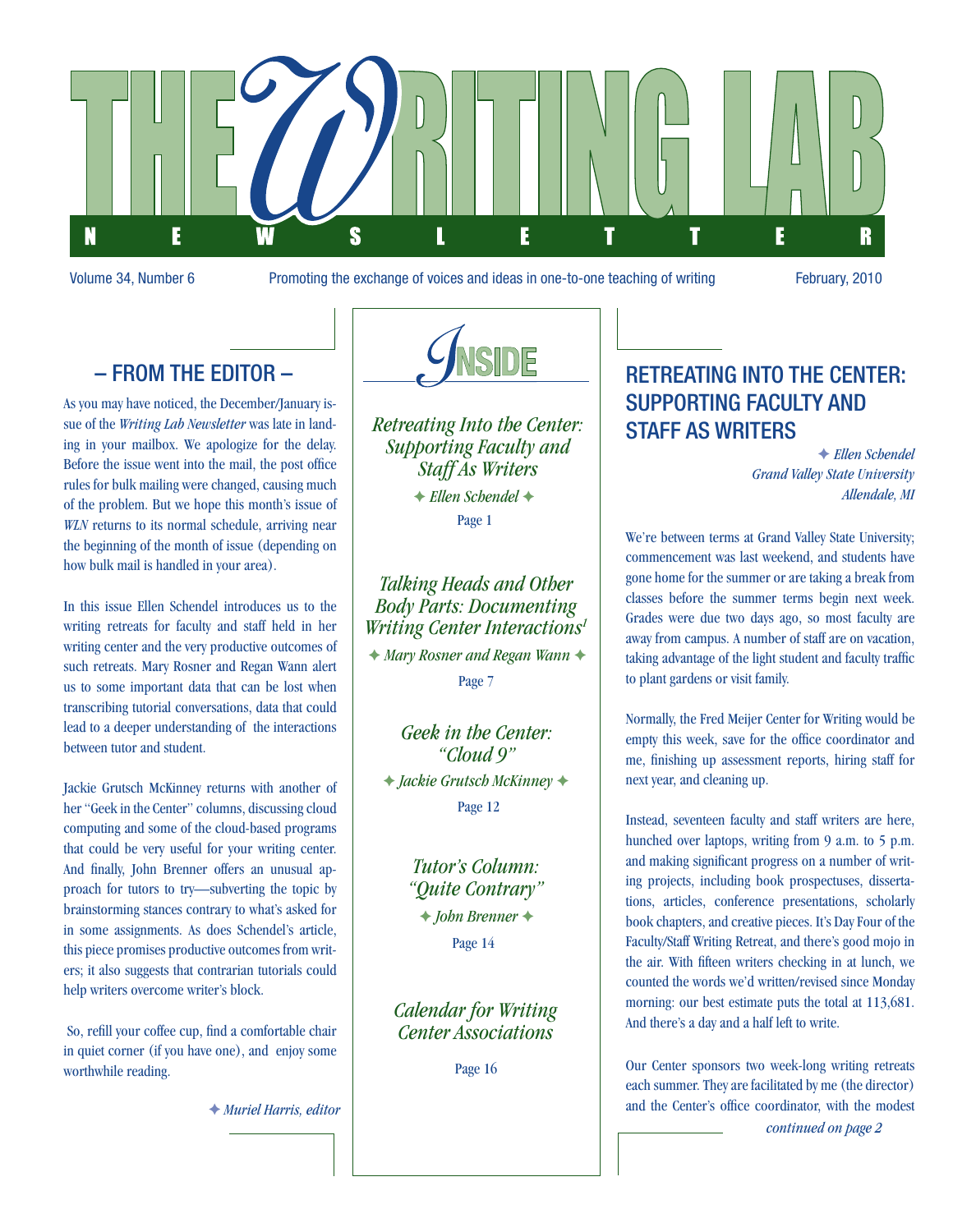The *Writing Lab Newsletter*, published in ten monthly issues from September to June by The RiCH Company, is a peer-reviewed publication of the International Writing Centers Association, an NCTE Assembly, and is a member of the NCTE Information Exchange Agreement. ISSN 1040-3779. All Rights and Title reserved unless permission is granted by The RiCH Company. Material can not be reproduced in any form without express written permission. However, up to 50 copies of an article may be reproduced under fair use policy for educational, non-commercial use in classes or course packets. As always, proper acknowledgement of title, author, and original publication date in the *Writing Lab Newsletter* should be included.

### **Editor**: Muriel Harris ( harrism@purdue.edu) Assoc. Editors: Michael Mattison (mmattison@wittenberg.edu)

Janet Auten

#### (jauten@american.edu) **Managed and Produced** by

The RiCH Company, LLC Richard C. Hay, Founder and CEO 260 E. Highland Ave. MH700 Milwaukee, WI 53202 www.therichco.com 1-888-348-6182

<www.writinglabnewsletter.org> support@writinglabnewsletter.org

**Subscriptions**: The newsletter has no billing procedures but can issue invoices through the Web site. Yearly payments of \$25 (U.S. \$30 in Canada) by credit card are accepted through the Web site or sent by check, made payable to the *Writing Lab Newsletter,* to The RiCH Company, Attn: *WLN.* Prepayment is requested for all subscriptions. For international *WLN* subscriptions, please contact support@ writinglabnewsletter.org. For IWCA membership and *WCJ* and *WLN* subscriptions, see <writingcenters.org>.

**Manuscripts**: Before sending in submissions, please consult the guidelines on the *WLN* website. Recommended length for articles is approximately 2500-3000 words, 1500 words for reviews and Tutors' Column essays, in MLA format. Please send as attached files in an email to submission@writinglabnewsletter.org.

funds needed to run the retreats provided by the Provost's Office. Our format is simple: we convene in the Center each morning and write until lunch. At lunch, we take a break from the writing and socialize. Then it's back to writing until 4:45 p.m., at which time we reflect on our writing via informal freewriting and then talk about our day. These post-writing conversations tend to be tired but celebratory and, in my opinion, much-needed. We need the brag session and the problem-solving of our fellow writers to push us into the next day. At 5 p.m., we emerge from the Center, chattering about our evening plans. Most participants are empowered enough by seven solid hours of writing to declare home a work-free zone.

### NUTS & BOLTS: ORGANIZING AND FACILITATING THE RETREAT<sup>1</sup>

When I became the Center's director in 2003, a number of retreats had already been jointly sponsored by the Provost's Office, the Pew Faculty Teaching and Learning Center, and the writing center. These early retreats were opportunities for ABD faculty and staff to make significant progress on their dissertations, and they included intermittent programming throughout the week—reading/writing/discussion activities to keep participants on track, help them work through writer's block and other difficulties, and build a community of writers to sustain their dissertation work.

In recent years, we've opened up the retreats to all faculty, still giving preference to ABD faculty and staff working on dissertations, followed by tenure-track faculty who haven't yet been promoted or tenured. But for each retreat, a number of associate and full professors join us, as well as staff working on creative or professional projects.<sup>2</sup> Although some elements of the early dissertation retreats have fallen away, the core components have remained: the experience of writing in the presence of others; easy availability of feedback, discussion, and other writing support as needed by individual writers; and time for sustained, focused writing free of the distractions that abound at home or in the office.

The retreats are simple to set up and run. We advertise the retreats via e-mail to all faculty and staff, flyers to ABD and new faculty, and articles published in the campus newsletter. In addition to setting up the Center to accommodate the 15-18 writers, we reserve a couple of quiet conference rooms down the hall from the Center. There is bound to be a participant who needs a large space to spread out—such as a faculty member in art who will be engaged in a book-making project at our upcoming August retreat. Several times, faculty and staff have collaborated on a piece and needed a space to talk without disturbing the rest of the group. These rooms can also be used for impromptu peer review workshops or a bit of solitary writing time.

Retreat materials include a handout that summarize some of the resources faculty might use throughout the week, such as style guides, reference books, and a collection of books on writing in a variety of disciplines and genres, both academic and creative. We include a brochure about the Center's faculty/staff programming (such as Faculty/Staff Writing Groups, which meet throughout the academic year as an opportunity for writers to get feedback on drafts) and our consulting services for students. We have developed a list of local proofreaders recommended to us by other faculty and staff, and we tuck this list into the folders in case anyone has a project requiring the services of an editor. I try, too, to include a brief article or two that extol the benefits of getting feedback from others. For this retreat, we included a recent *Chronicle* piece, "Writing Group as Sanctuary," which describes Lisa Botshon's and Eve Raimon's experiences in regularly meeting with colleagues from across the disciplines and several universities to share and discuss their current writing projects. They write:

What the group offers…is much more than another opportunity for colleagues to tell each other how they can do better. Instead, it constitutes a kind of sanctuary, a refuge for intellectual and material sustenance that, after so many years together, we regard as a necessity of our professional lives.

This idea of meeting together to write as "a kind of sanctuary, a refuge" is exactly what our retreats are about. And one way that participants can sustain their writing lives—and their productivity—is to find a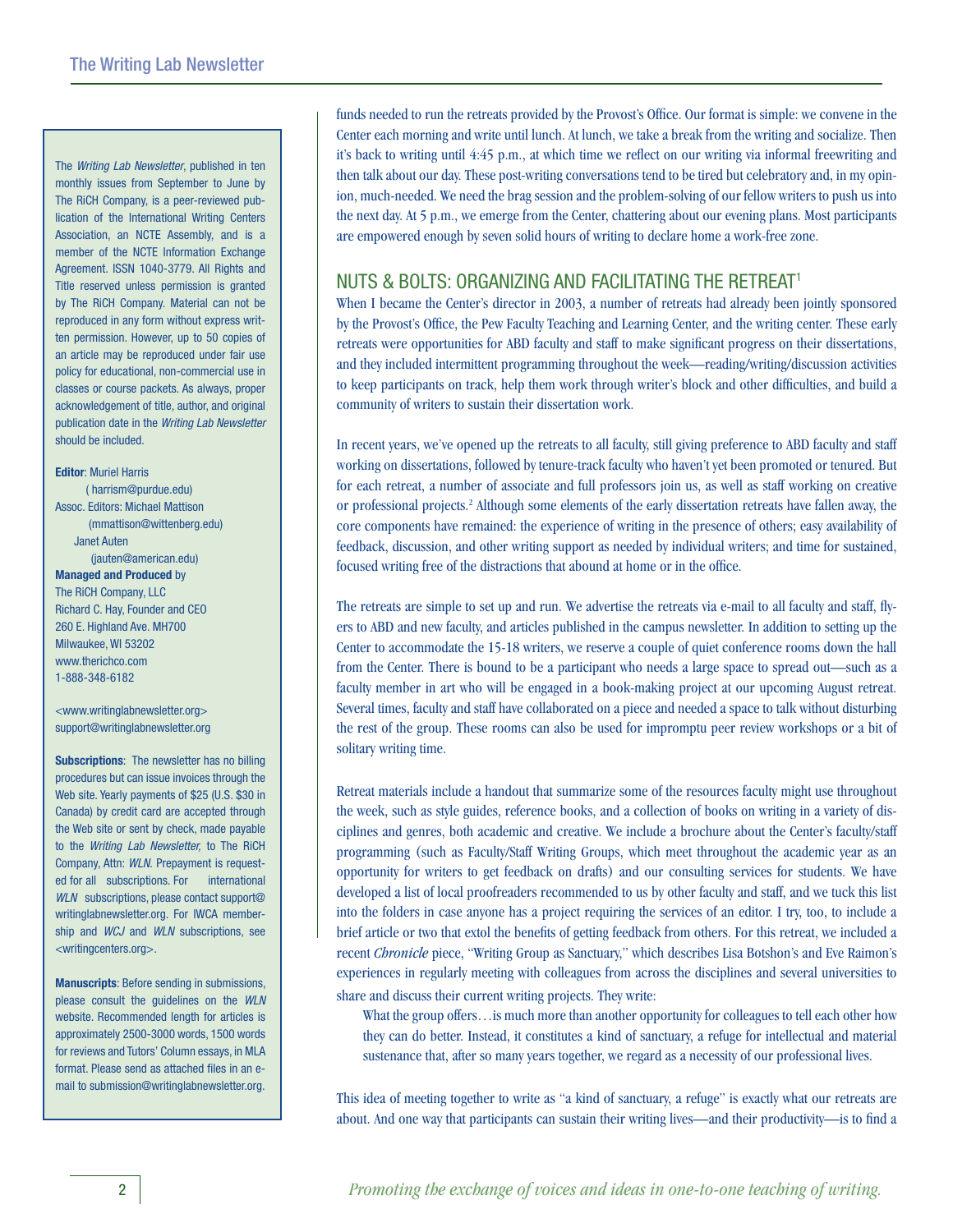writing group to meet with at regular intervals throughout the year. I encourage participants early on to take a break from writing to read the brief article so that we can discuss it a couple days later as part of our end-of-day time together.

The other retreat materials are six worksheets, plus an evaluation form. The first worksheet is sent to writers a week ahead of the retreat; titled "Project Inventory & Goals," it walks writers through the process of imagining what they might need to gather ahead of time and planning their time at the retreat:

1. In 2-3 sentences, describe your project.

- 2.What have you completed so far?
- 3. What must you still do to complete the project?
- 4. Of #3, what can you realistically complete in five days of focused writing? Please break down these writing tasks into five sets of goals—a set for each day of the retreat:
	- Monday: Tuesday: Wednesday: Thursday: Friday:

The other worksheets serve as freewriting prompts about what writers have accomplished, what they struggled with, where they'll pick up tomorrow morning—or, in the case of Friday's handout, what they'll do throughout the rest of the summer to sustain their writing productivity. The handouts are meant to help participants reflect and plan, but also provide a means for writers to gather their thoughts ahead of our closing conversation. On the last day, participants complete an evaluation of the retreat. This evaluation is the only document they return to us. The other handouts are for their own use, something I emphasize at the start of the retreat.

There isn't much variance to what we do each day, although on Monday we spend twenty minutes in the morning getting to know each other and our writing projects, and

on Friday we quit an hour early so we can have an extended celebration and brag session. Participants' successes have been impressive: several dissertation chapters revised and edited, ready for defense; a book prospectus drafted; multiple articles finished and sent out for review. Toasting our successes and taking turns describing (or reading from) our projects on Friday afternoon is something we anticipate all week.

Throughout the week, we celebrate process-based successes as they come about. During one retreat, a participant working on a book heard from a university press that a contract was on its way. Another time, a wayward and difficult dissertation director finally replied to a chapter with encouraging feedback. This week, a writer's application for international travel funds was rewarded with quick processing

*"[T]he faculty become the embodiment of the community of writers that is the Center's*  mission and vision to build on campus. 99

and the securing of that money. We marvel at these moments, thinking there must be something about putting our laptops and hard work into the same room for concentrated periods of time that encourages us to stay productive and makes others, outside the room, receptive to what we're accomplishing within it.

### Director As Peer Writing Consultant:

As facilitator, I spend the day in the Center, hunched over my own laptop much of the time, but also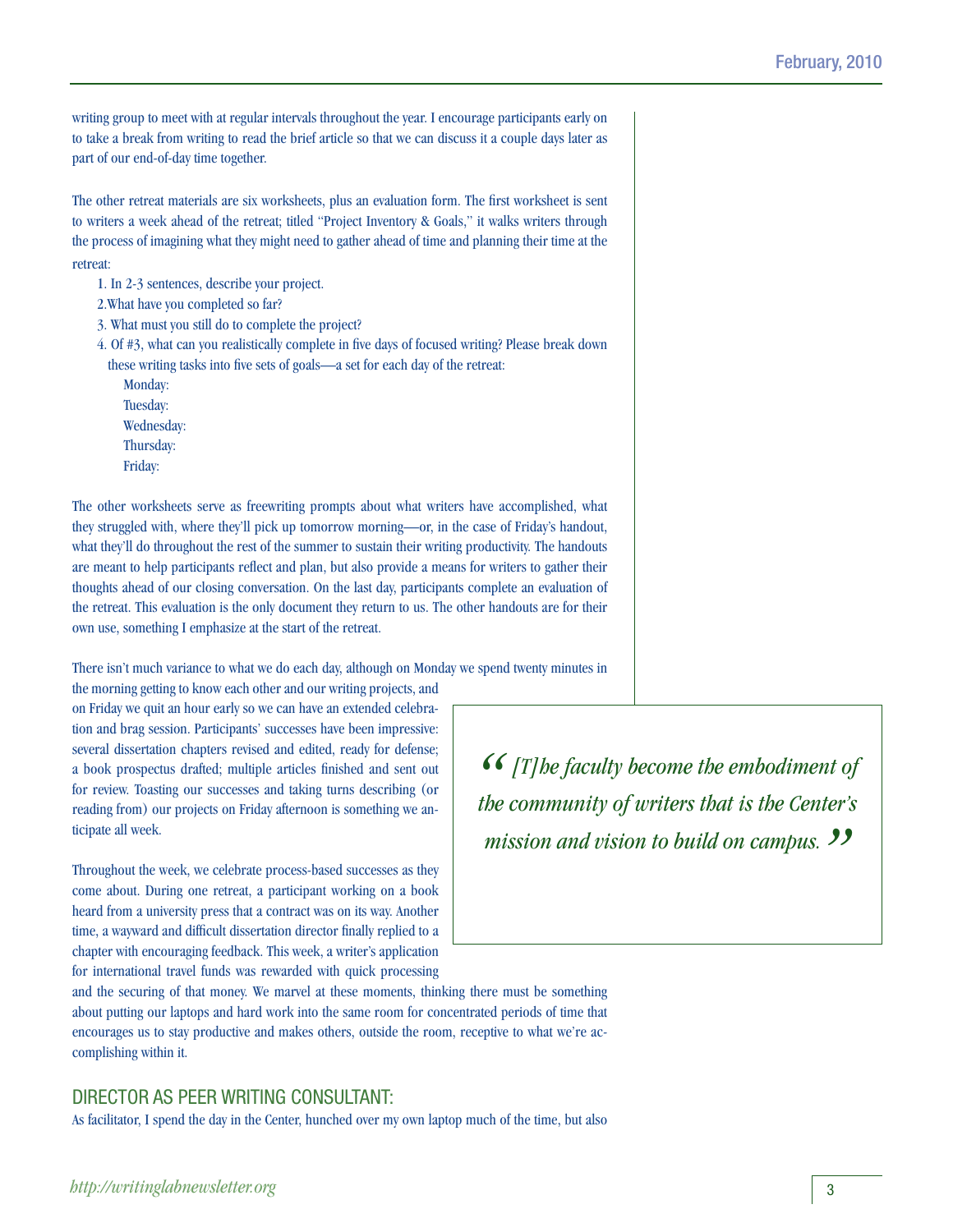consulting with faculty about their writing. Yesterday, one writer needed a reader for the methodology section of her dissertation. She wasn't sure she had included everything readers would need to really understand the process she went through in conducting her study, so we discussed her goals and purposes, then I read the chapter, asking lots of questions and generally trying to articulate one interested reader's experience in navigating the chapter.

Another participant wanted to talk about her writing process for the week. We sat in my office, which is adjacent to the Center, and she shared her difficulty in moving from writing a scholarly piece to writing one more journalistic in nature to writing creatively. So we talked about our writing processes: envisioning our target audience; using different technologies—e-mail, blog interfaces, Google docs, Word, paper and pen—to set different tones for our writing in different genres; using focused writing and freewriting about the writing task to ease us into a writing moment.

Still other participants had quick questions related to the pieces they were writing: What are other words for "oppressed"? What resources do you know of that address how best to teach graduate students to write in the discourse of their fields? Where on campus can I get funding to attend an international conference?

My experience as facilitator is much like that of the writing consultants who typically work in the Center when classes are in session, and I make this comparison transparent to retreat participants, repeatedly saying that what they experience in a consultation is what their students experience, too. I'm an interested reader, a question-asker, someone who can facilitate deep and metacognitive thinking about the writer's process and product. I'm a willing collaborator, a second brain, a wall off which they can bounce ideas. But I'm also a resource, someone "with connections" to writing resources and other programs on campus, and a fellow writer. Perhaps most importantly, I'm a colleague—to most of these participants, a colleague from outside their home departments, which makes me a safe party to their processes and documents and memoirs.

### Outcomes and Reflections on What Works

This year, a total of 30 writers will participate in the retreats. These are faculty and staff who become "friends of the writing center" in that important PR sense—they can offer us recommendations for good peer tutors, and they spread the word about the good things the Center can do for all writers on campus. More importantly, they become the embodiment of the community of writers that is the Center's mission and vision to build on campus.

Peter Elbow and Mary Deane Sorcinelli, who facilitate and participate in a Professors As Writers program at the University of Massachusettes-Amherst, published an article in *Change* magazine describing their series of writing sessions. Rather than a week-long retreat for writers, their program is a series of monthly day-long writing sessions. They, too, have noticed the supportive atmosphere I've termed "writing mojo" that permeates the room during these writing sessions. Sorcinelli writes:

I could never quite define what I especially liked about the feel of a "Professors as Writers" session until I signed up recently for a beginning yoga class. In the same way that yoga promises to stretch one's physical muscles, freewriting can help us relax our writing muscles. Yoga, too, offers a unique mix of private and communal space. You arrive, nod to the other students if you want, take your mat, find an open space, and get some stretching and toning done. You can smile, say hello, chat at a break if you want—but you don't need to. You can work out alone or in a group of people. There are no expectations to talk about the office or national politics or the last book you read. Both a writing space and yoga offer environments that encourage a quiet camaraderie free of forced collegiality. (20)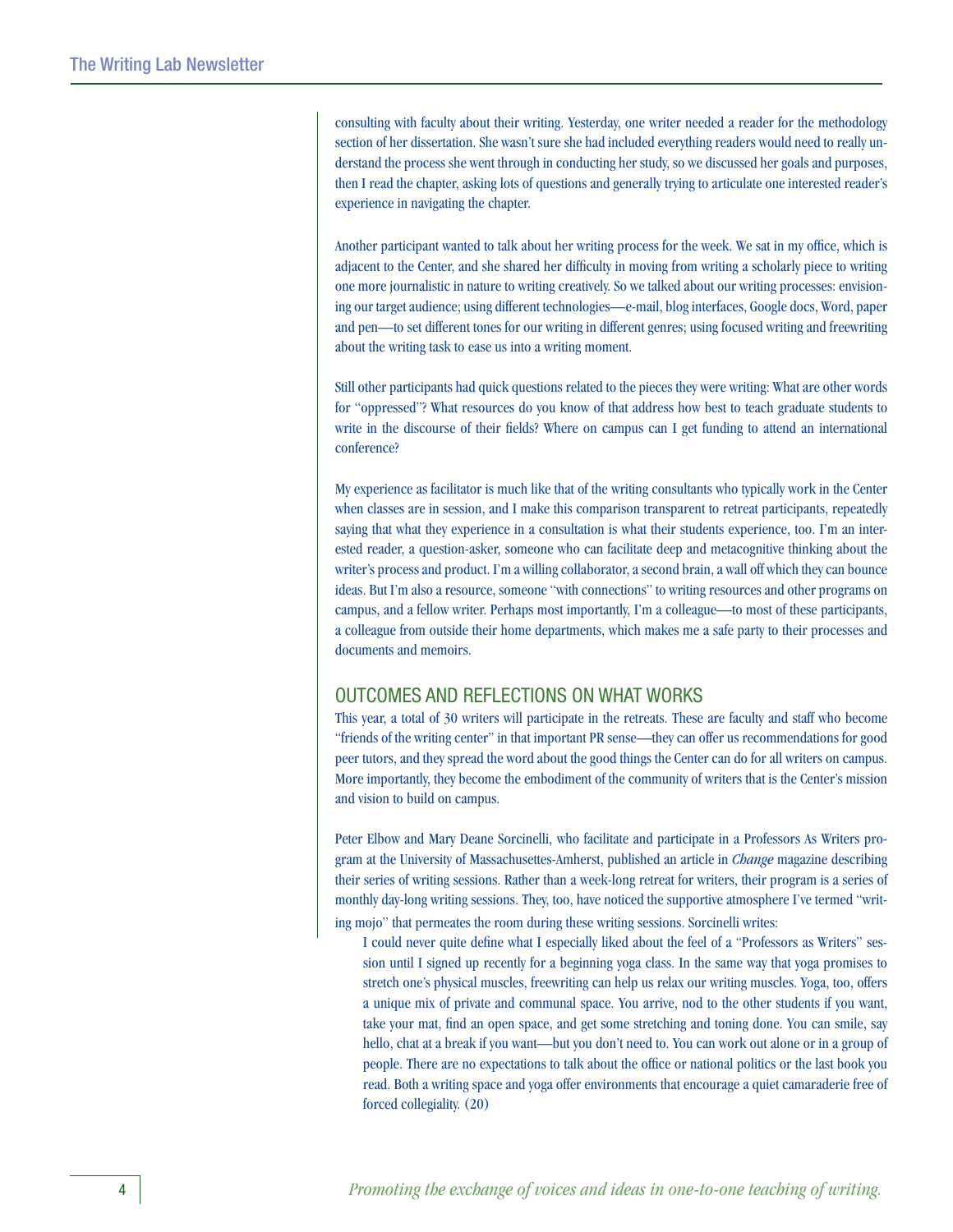And Elbow writes that "it's a heartening sight: a bunch of serious academics sitting all together in a room, writing or sharing writing. There's a certain energy in the air that helps people be productive and creates a spirit that's collegial and supportive" (22). This supportive atmosphere is necessary for all writers, but junior faculty in particular often need it.

Parents of young children often need a space away from home to write. A number of parents, particularly mothers, participate in our retreats each year. The May retreat comes when the city's schools are still in session; slipping away to write from 9 a.m. – 5 p.m. is less burdensome when children are in school. There is also a tidiness, we all agree, to setting aside a week between terms to write, when colleagues and students don't expect us to be in our offices. Sorcinelli and Elbow's retreats happen off campus, so faculty can escape the normalcy of their routines, but I think it's important that faculty and staff experience what we hope their students experience in the Center: a supportive writing environment, a community of writers, and the amenities of this space, from the bottomless coffee pot to the comfortable chairs over in the corner to the shelves of handouts and books.

Each summer, we agree that writing together like this would be helpful throughout the year. Our participants like the idea of blocking out a couple of days for a mini-retreat at various times during the year, but my experience has been that weekend retreats are largely unsuccessful: only a few people sign up for the event, and someone always cancels before the retreat begins. So next year we're going to try something new: we will designate the Center as a faculty/staff writing space from 2-5 p.m. on Fridays. We hope retreat participants will use the space and spread the word to their colleagues. If this takes off, we might try rerouting student traffic to an adjacent conference room one Friday a month for all-day writing retreats throughout the academic year.

A few final thoughts on these retreats:

• Less is more: Consistently, passionately, and unanimously, participants say they do not want time dedicated to structured programming or writing activities. They want the time to write on self-directed projects; they want to seek assistance with their particular writing needs on their own (their needs are quite diverse, given the variety of disciplines, genres, and writing backgrounds of the people in the room). So we have deliberately "structured" the retreats as ample time to write, with a bit of discussion and reflection built into the beginning and end of each day.<sup>3</sup>

**• Collaboration with other departments/people is key:** The Provost's Office is happy to fund these retreats each year out of faculty development funds. On other campuses, perhaps a research center, various deans, or departments could be willing to contribute toward the minimal costs, which at our retreat include meals and refreshments, paper and printer toner, name tags and copies of worksheets.

When it comes to publicity, we seek out the help of various groups on campus. Our Faculty Teaching and Learning Center is a machine at getting faculty to various events throughout the year, and they are willing to list the writing retreat on their master calendar, website, and promotional materials. The Provost's Office hosts a luncheon for newly minted PhD's each year, and all ABD faculty are invited to attend. Flyers promoting the writing retreats are on hand at this event. Research workshops, new faculty orientations—all are places to publicize the event.

At the retreat, other campus experts might be invited to lunch with participants or be "on call" to work with writers needing specific assistance. Our statistical counseling center has been available to faculty/staff needing statistical support. And occasionally, faculty who have published a book or have expertise in creative writing join us for lunch to be extra resources/consultants to writers with

# $\overline{\mathsf{P}}$

### **European Writing Centers association**

Call for Proposals May 25-28, 2010 Paris, France American University of Paris Theme: *Crossing National Boundaries and Linguistic Borders: (Re)Thinking and (Re)Situating the Writing Center and WAC Connection in Europe and Beyond"*

Keynote Speakers: Chris Anson, Anne-Marie Picard-Drillien, and Muriel **Harris** 

The European Writing Centers Association Conference is extending its proposal deadline to February 10, 2010, to allow people returning to campus after a lengthy winter break enough time to prepare and send proposals.

For information about the conference, e-mail to contactewca@aup.edu, or see the Conference website: <http:// www.aup.edu/news/special\_events/ ewca2010.htm>.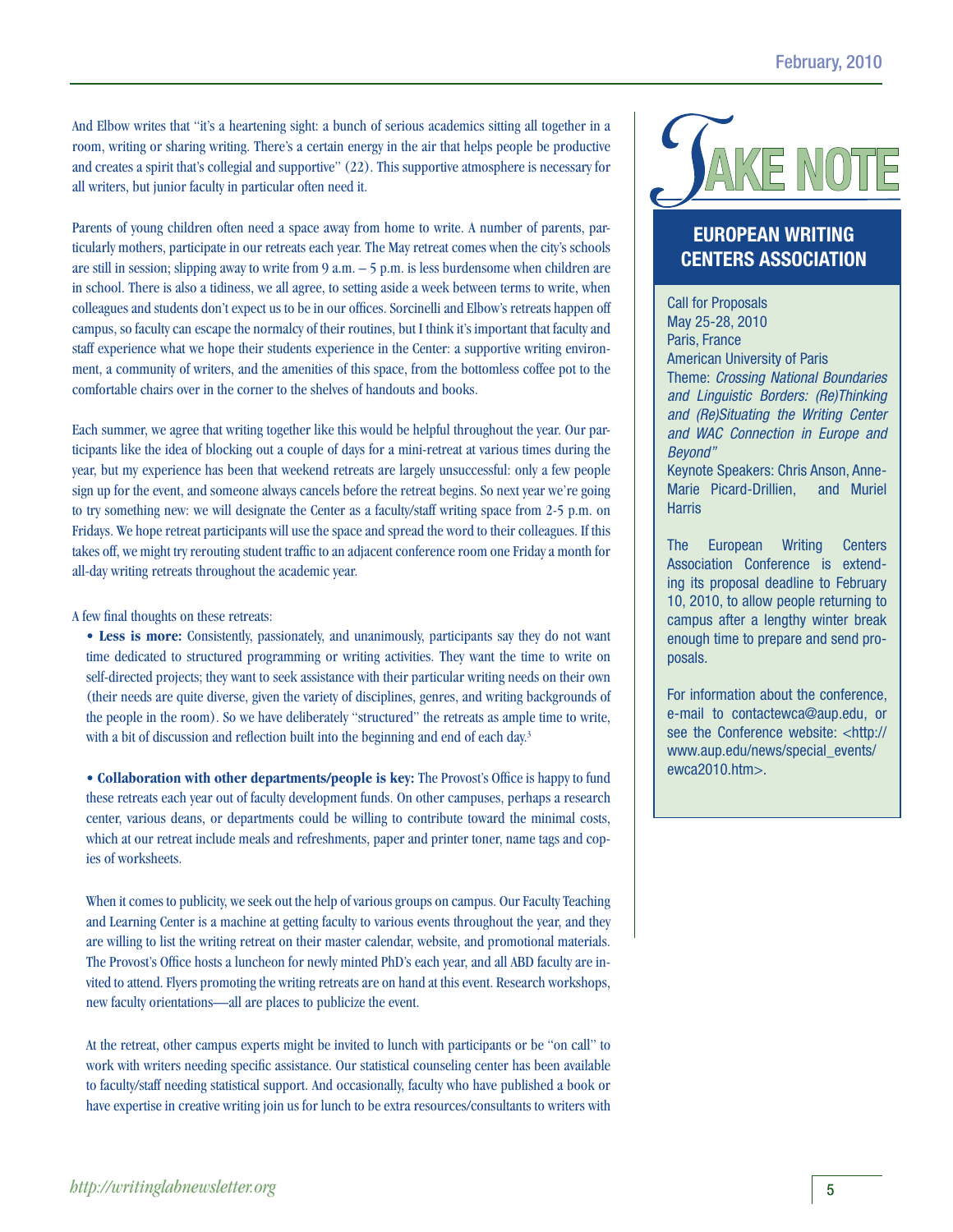

**Chicagoland Organization of Writing, literacy, and learning Centers**

February 26, 2010 Glenbrook North High School Northbrook, IL Theme: *"Undergoing, Understanding Change"* Keynote speaker: Pam Childers

The registration includes a continental breakfast and lunch. Registration is \$75 per person. Please register early so that we may plan appropriately. Participants may register here: <http://tinyurl.com/COWLLC-2010- Registration>.

By coming together, we strengthen our knowledge of the best ways to provide meaningful and appropriate assistance to our students, schools, and communities. We look forward to your registrations for this exciting professional development opportunity.

If you have questions, please call Jenny Jordan at 847-509-2695 or e-mail her at jljordan@glenbrook.k12.il.us.

See you in February,

Andrew Jeter, Niles West High School, Jenny Jordan, Glenbrook North High School,

Patty Melei, Lemont High School, and Sharon Sheehan, Glenbrook South High School

questions about those particular publication processes. And we learned early on how important it is to have a direct contact at IT in case writers experience technical difficulties.<sup>4</sup>

**• Assessment couldn't be easier:** At the end of the retreat, participants report on their overall satisfaction with the week (what they liked and suggestions for improvement), as well as what they accomplished. At times, I've prompted participants to be rather specific: according to their best estimates, how many words did they write/revise during the week? Later, a semester or two after the retreat, it is easy enough to e-mail a follow-up survey to participants. What came of the writing they produced at the retreat? What have they accomplished since then? What has been the longest-lasting effect of the retreat on their work as writers? These evaluations are reported to the Provost's Office so the administration can be as impressed as we participants are at what we achieved through this very simple and relatively cheap program—and continue to fund it.

The best moments are when, unsolicited, an article makes its way to me via e-mail or intercampus mail. The author is a writer from last year's retreat, and in the acknowledgements is a mention of the Fred Meijer Center for Writing. I like to imagine readers at institutions across the U.S. and around the world noticing that acknowledgement and making the connection to their own campus writing centers. Whether formal acknowledgements in published work or word-of-mouth publicity, these mentions are validation of what writing centers can do for everyone on campus. Faculty and staff included.<sup>5</sup>  $\blacklozenge$ 

### **Notes**

<sup>1</sup>Readers are welcome to see all the publicity, goal-setting, and assessment documents from our most recent Faculty/Staff Writing Retreat at our Center's website: <www.gvsu.edu/wc>. Feel free to use/modify these materials.

<sup>2</sup>In addition to bringing together colleagues across the university, there is value to having faculty at various ranks supporting each other's work, as well as staff, who are often left out of research/writing activities.

<sup>3</sup>Elbow explains he might provide freewriting activities to participants who want/need them, or that writers might spend the morning writing and the afternoon sharing their writing with each other. But in general, writers simply write: "The point of the day is that we're professors and we're writing—and the less theory, the better" (21).

4 Sorcinelli and Elbow have experimented with inviting off-campus specialists to work with faculty, but, like me, have found that writers can get what they need from the university if put in touch with the right people.

<sup>5</sup>Many thanks to the seventeen writers in the Center that rainy week in April, who inspired me to buckle down and write this piece.

### Works Cited

Botshon, Lisa and Eve Raimon. "Writing Group as Sanctuary." *Chronicle of Higher Education.* 1 May 2009. Web. 23 April 2009.

Elbow, Peter and Sorcinelli, Mary Deane. "A Faculty Writing Space: A Room Of Our Own." *Change,* 38.6 (2006): 17-22. Print.

 $\blacklozenge$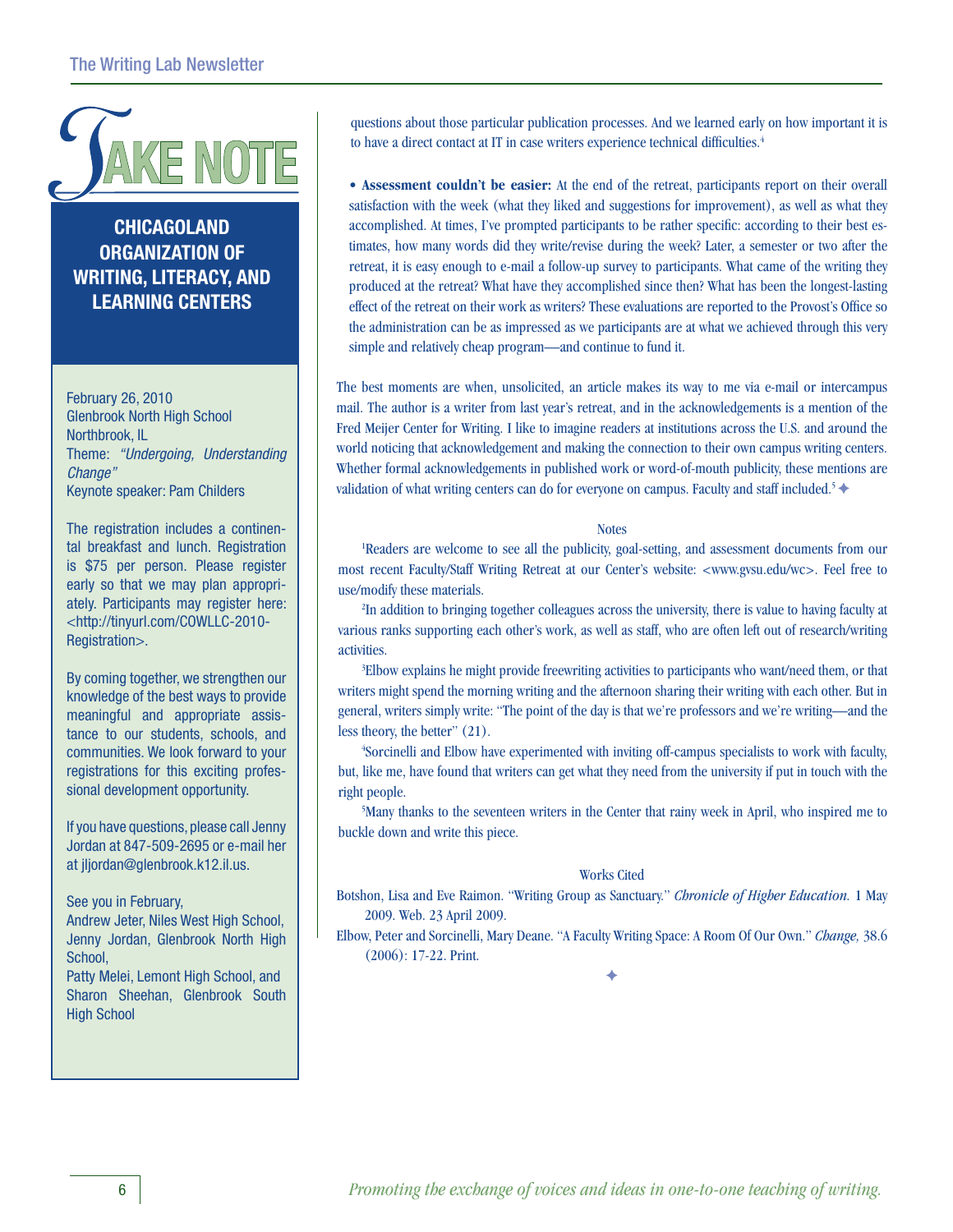### Talking Heads and Other Body Parts: Documenting WRITING CENTER INTERACTIONS

F *Mary Rosner and Regan Wann University of Louisville, Louisville, KY*

*Words are all used up. They've been used about so many other things and people. I write, "he smiled". What does that mean? No more than a kindergarten poster painting of a turnip with a moon-mouth smile. (Fowles,* The Collector*)*

Close vertical transcriptions are established tools for recording interactions between writing center consultants and clients for pedagogical and research purposes. These transcriptions attempt to replicate not only words but also silences and interruptions, signs and sounds, in order to provide full and accurate accounts of the sessions represented. While the transcripts do a good job duplicating verbal exchanges, we must be skeptical about their being full and accurate representations for two reasons: first, they tend to use generic terms—words like "laughs," "coughs," and "groans"—to record various physical gestures and sounds; and, second, even detailed and precise transcriptions wrongly imply that "words speak for themselves" and mean the same to all. Thus, even though close vertical transcriptions may have a place in tutor training, they should not be accepted unquestioningly, and any analyses drawn from them in writing center research should be examined carefully.

The history of rhetoric justifies the attention to body language and gesture found in close vertical transcriptions that include non-verbal with verbal texts. For instance, non-verbal communication, and particularly its role in delivering arguments, was a focus of ancient Roman rhetoric. According to Gregory Aldrete, Quintilian believed that Roman speakers were "simultaneously communicating in **two languages**, one verbal and one nonverbal" (6, emphasis added). Further, for Quintilian, "each twitch of an eyebrow or bend of a finger had a specific and widely recognized emotional content" (7). In Book XI of his rhetoric, he argues, for example, that without the hands, "delivery would be crippled and enfeebled. . . . the hands . . . speak. . . . Do we not use them to demand and promise, summon and dismiss, threaten and beg, show horror and fear, inquire and deny, and also to indicate joy, sadness, doubt, confession, remorse, or again size, quantity, number and time? Do they not excite, restrain, approve, admire, display shame?" (129). And we can also read the elocutionists of eighteenth-century England, where body movements were called "'the hand-writing of nature'"(Howells 242), or examine the images in Gilbert Austin's 1806 rhetoric on delivery, *Chironomia*, to find advice on gestures used by clergy, actors, and politicians in early nineteenth-century England.

After long neglect, attention to body language reemerged in our own time as "a topic of study in anthropology, linguistics, and psychology" (Kendon 73), primarily because of a continuing curiosity in the mental processes that underlie non-verbal communication. But this interest rarely shows up in studies of writing center work, even though one-to-one interactions between tutors and clients make attention to all kinds of communication crucial. A quick survey of writing center publications reveals few references to language beyond the word, and those too general to be helpful: "body movements, posture, proximity and use of space, bodily contact, hand gestures, head-nods, facial expression, eye contact and gaze, appearance, and paralanguage" send "*a lot* of information, often *conflicting* information" to clients (Claywell 13); tutors should study "body language, eye-movement, and facial expression" (Black 84); they should "avoid facial expression that could be misinterpreted by students. For instance, a student could negatively interpret a frown" (Phillips and Phillips 16); tutors should note that "keeping the arms unfolded, feet flat on the floor or legs crossed, with knees pointing towards a client indicates warmth and acceptance" (Amigone 26). We're also told that clients with learning disabilities have trouble reading nonverbal behavior (Neff 92) and that clients from different cultures interpret "non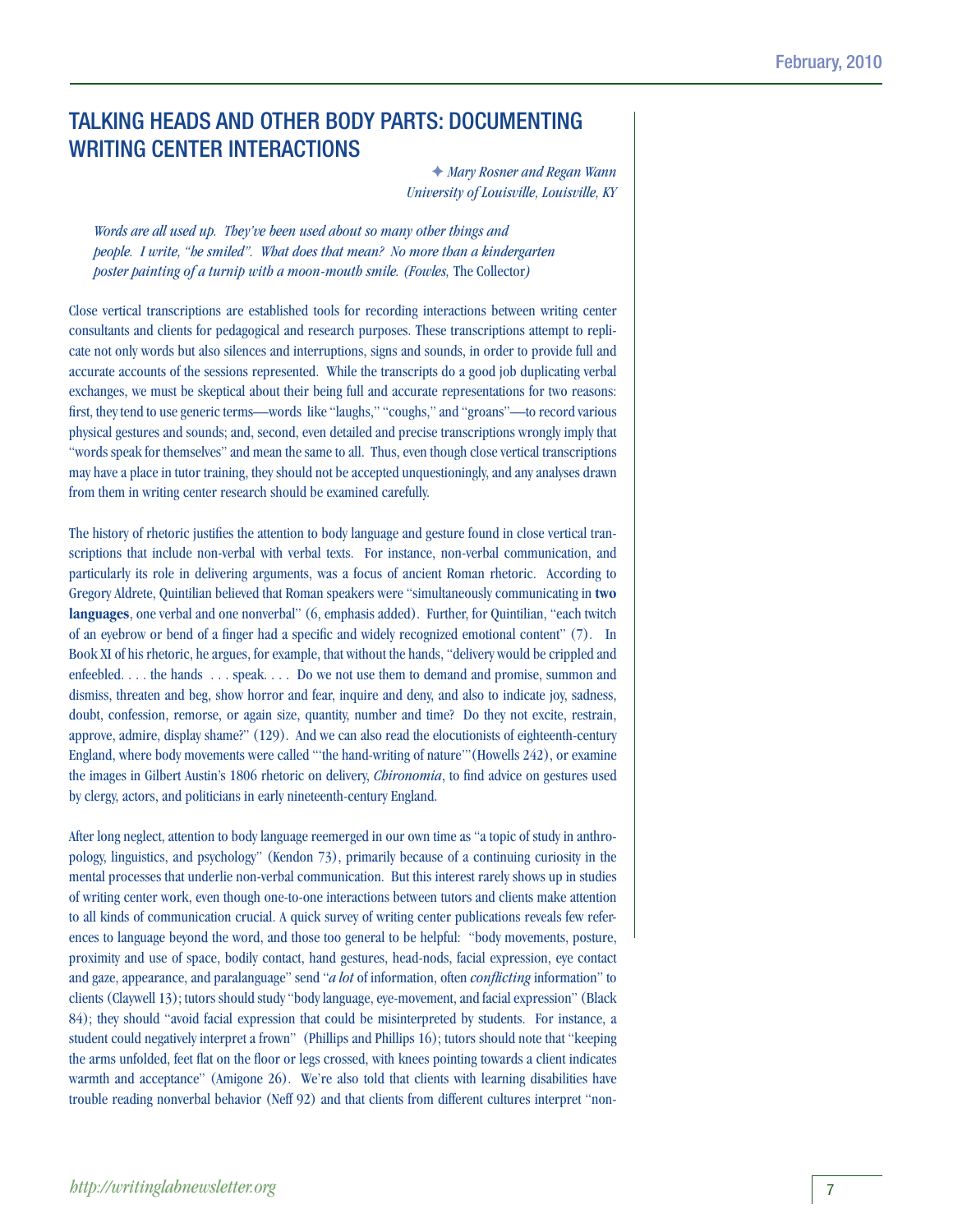verbal cues" differently (Matsuda and Silva 251). It does indeed seem true, as Nathan Ragland has claimed, that while fields like psychology and communication investigate nonverbal communication, "relatively scant literature on [that topic exists]" (4) in our field.

This continuing lack of attention to our talking heads and other body parts is striking—particularly when we consider the arguments for fuller transcriptions of writing center exchanges. Probably most influential is " Close Vertical Transcription in Writing Center Training and Research," in which Magdalena Gilewicz and Teresa Thonus maintain the need for a record of "a more complete . . . tutorial interaction" (28) than a dialogue-like transcription, a record that could enable a tutor to pay attention "' not only to what [is] said but also when and how. . . . The when and how seem to matter more than [the] actual words'" (25). They argue that transcriptions should signify not only overlapping comments and interruptions but also nonverbal features like laughs, coughs, and other physical signs: "a whole spectrum of linguistic utterances [should be] represented visually" (30). In a related context, one largely ignored by writing center researchers, discourse analysts have similarly encouraged attention to "something as faithful to 'what was said' as possible, and a way of writing it down that makes it reasonably easy to read" (Antaki).

Interest in thicker descriptions of client-tutor interactions has led us at the University of Louisville to invite new writing center tutors to practice videotaping, transcribing, and analyzing interactions—parts of television interviews, exchanges in movies and TV shows, commercials, music videos, and, finally, their own work with clients. For instance, each new tutor practices paying attention to details of body language and learning to represent those details in close vertical transcriptions by working with short video clips. To demonstrate how tutors go about this work, three extracts from transcriptions of the opening to one of these clips, an Elton John/Kiki Dee video, follow.

**Example 1:** ((E and K enter holding hands.))

E: Don't go breakin' my heart. ((smiles))

K: I couldn't if I tried. . . .

**Example 2:** ((Elton walks in, holding the hand of Ki Ki Dee. Once they reach the microphone, he pulls her forward and places her in front of it.))

E: ((leans toward the microphone and moves to the beat, swinging his arm)) Don't go breakin' my heart.

K: ((stands much stiller than E and slightly leans into the microphone and shakes her head slightly)) I couldn't if I tried. . . .

**Example 3:** Begins after the two singers have taken the floor and are standing in front of the shared microphone.

E: ((Leans toward the microphone, smiles broadly, and begins to swing both arms with the beat.)) Don't go breaking' my heart. ((Leans back and looks at K, still smiling. Turns toward camera, grins, and keeps arm still.))

K: ((Leans in slightly to microphone, shakes head slightly)) I couldn't if I tried. ((Shakes hips gently)).  $\dots$ These different versions—three of twelve—show an important limitation to close vertical transcriptions that use bare generic terms to document (and therefore oversimplify) non-verbal communication: not all movements and actions are the same; some laughs can indicate humor, some self-deprecation, some sarcasm. Yet while the details in the examples above might seem to create fuller representations—and might seem to enable the thick descriptions that allow for sound research and practice—each representation is necessarily partial, a version of the experience of the moment later recalled and interpreted. Variations in the amount and kind of detail recorded reflect varying interests, perspectives, and confidence in what we were doing.

 Acknowledging partiality in a transcription of a Kiki Dee/Elton John video is a step toward acknowledging partiality in **any** transcriptions of **any** writing center work, a move important both for consultants who need to examine their own perspectives for what they value, trivialize, and/or ignore and for researchers who use close vertical transcriptions to document writing center interactions. However, partiality is not without its value. When University of Louisville tutors tape themselves working with clients and present close vertical transcriptions and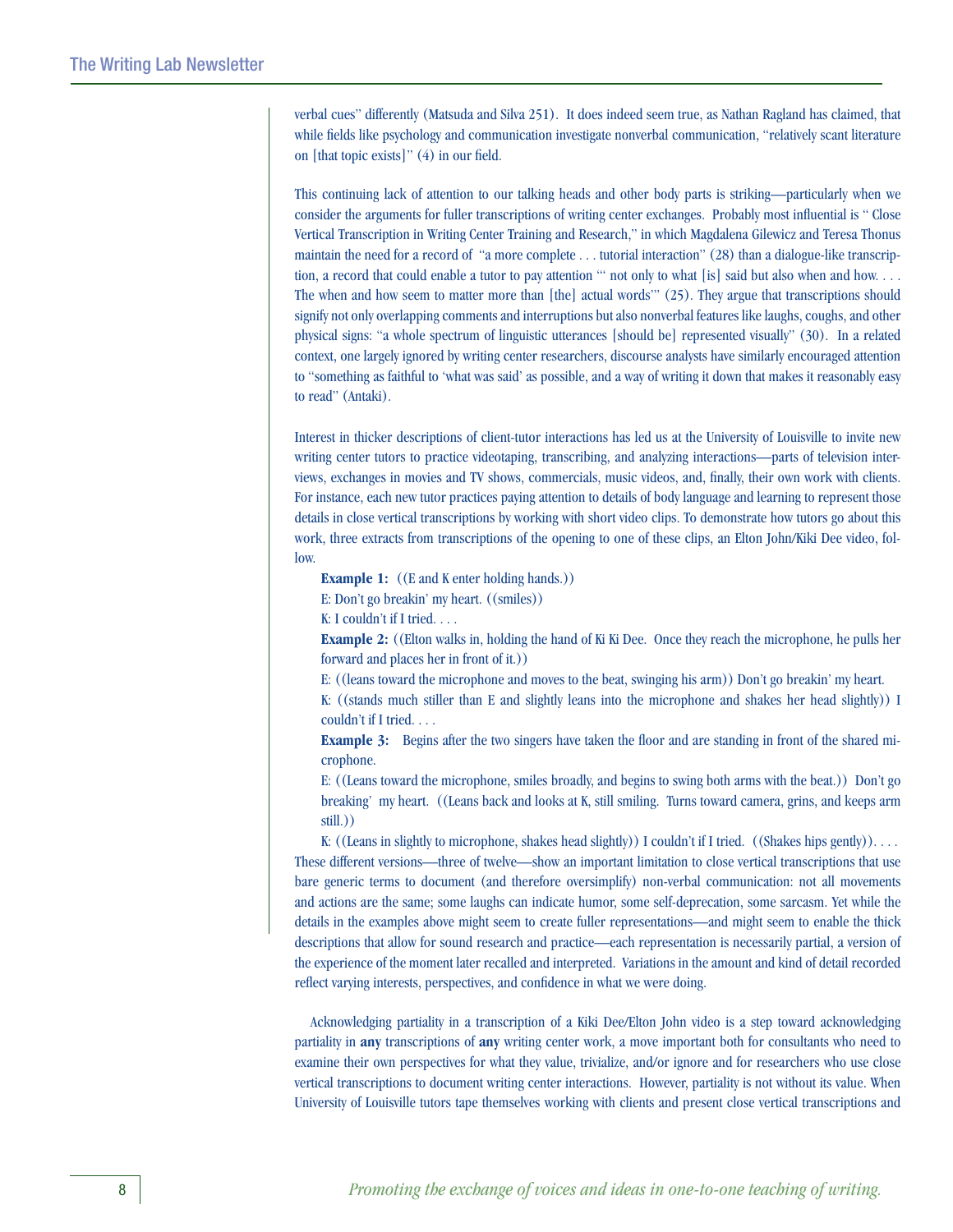analyses of short sections of their videotapes, they say their self-conscious examinations of these texts teach them about their practices and their limits. One tutor's analysis told him that he needed to listen better: "better listening involves not only paying attention to the words used in this session [but looking] at body language"—his client's and his own—and recognizing that "exaggerated gestures are a physical way of talking over a person." Another discovered a rhetorical strategy he called "document-maneuvering" that he intended to use consciously in the future: "the sheet of paper, the [writing assignment] . . . , the document—anything on the table in the space between the tutor and the student—should be considered a prop. How each participant relates to the props says as much about the writing process as it does about how the participants relate to each other."

A tutor who taped her session with a deaf client-and-interpreter recognized that her own grand physical gestures (perhaps influenced by the signers around her) effectively supplemented her words, sometimes allowing for more direct communication between herself and her deaf client: she "(rapidly moves hand in small circular motions)," "(holds sheet up and raises and lowers right hand as she talks)," and "(pulls hands together in a bridge)." Finally, studying a tape and transcription helped a tutor recognize his tendency to ascribe his own ideas to the client, to "[beef] up [the client's thesis] into a more defined viewpoint." The tutor's body language suggested some uneasiness with this tendency: the ((s)) in the excerpt below identifies stabbing gesture made by the tutor's pencil on the student's paper:

Tutor: Really, everything you mention here [about Tarantino] is objectionable . . . , he

steals ((s)), you know he's violent ((s)), you know he uses ((s)) his own music just, you know, and he has  $((s))$  a bunch of stuff that seems irrelevant  $((s))$ .

Client: ((laughs)) yeah.

Tutor: And that's your paper, I think that's what ties it ((swooshes hands over paper)).

After analyzing the transcription, the tutor could interpret his stabbing motions as attempts to force his ideas into the client's paper.

As useful as transcriptions and analyses may be to the tutors themselves, how do we ensure their value for researchers? As critical theory reminds us, "discourse does not passively reflect or merely describe the world. Because language is action, different uses of language constitute the world differently. Events in the world do not exist for people independently of the language people use to make sense of them" (Mehan 262). Close vertical transcriptions are improvements over dialogue transcriptions of consultant-client exchanges, yet because they too are limited, Mehan reminds us that they can never be complete, can never be impartial. We must learn to question how we work with them: How reliable can transcriptions be when we fail to acknowledge that they are interpretations? Can consultants' intentions be recovered? Can clients'? Clearly, the excerpts above—from close vertical transcriptions that included some attention to body language—show consultants coming to realizations important to their work, but equally clearly, their realizations center on what they thought they alone meant in a session, and they necessarily ignore the client's intent. Thus, even when a consultant is able to record physical and verbal interactions in detail, and even while she **may** be able to recall intentions behind her own physical actions that she can include in her transcriptions, she can never **know** what underlies her client's actions or, consequently, guarantee the accuracy of her analysis. Can she be certain that his laugh is ironic? That his gestures signify (to him) enlightenment or acquiescence or submission? Her ignorance is intensified when the client comes from an unfamiliar culture; then meanings especially must be tentative and negotiated, not final, not based on fictions. The consultant's perspective is partial at best.

Moreover, as the transcriptions of the Elton John/Kiki Dee video excerpt demonstrated earlier, researchers make choices that can transform the same words and gestures to tell varied stories, perhaps entirely different stories. Any one of the three exchanges that follow the basic exchange below

### **IWCA Summer Institute**

Join co-chairs Michele Eodice (U. of Oklahoma) and Lori Salem (Temple U.), plus seven outstanding leaders, and 55 wonderful participants from across the United States and around the world, for in-depth and critical discussions.

The 2010 Summer Institute will be held at Quartz Mountain, a resort in southwest Oklahoma: <http://www.quartzmountainresort.com/. This is a departure from holding the Institute on a campus, but we think the getaway factor will contribute to a sense of retreat and to an intensified learning environment. Special room rate: \$89 per night.

The registration fee of \$800 will include all Institute meetings, supplies, and most meals. Full and partial scholarships will be available to defray the registration fee. (Stayed tuned for more details about how to apply for scholarships.) Registration opens February 15. Participation will be limited to the first 55 paid registrants.

If you have questions about the 2010 Summer Institute, please contact us:

Michele Eodice (co-chair and local host): e-mail: meodiceou. edu>meodice@ou.edu; phone: 405- 325-2937; Skype: michele.eodice.

Lori Salem (co-chair): e-mail: lori. salem@temple.edu; phone: 215-204- 0709; Skype: lori.salem.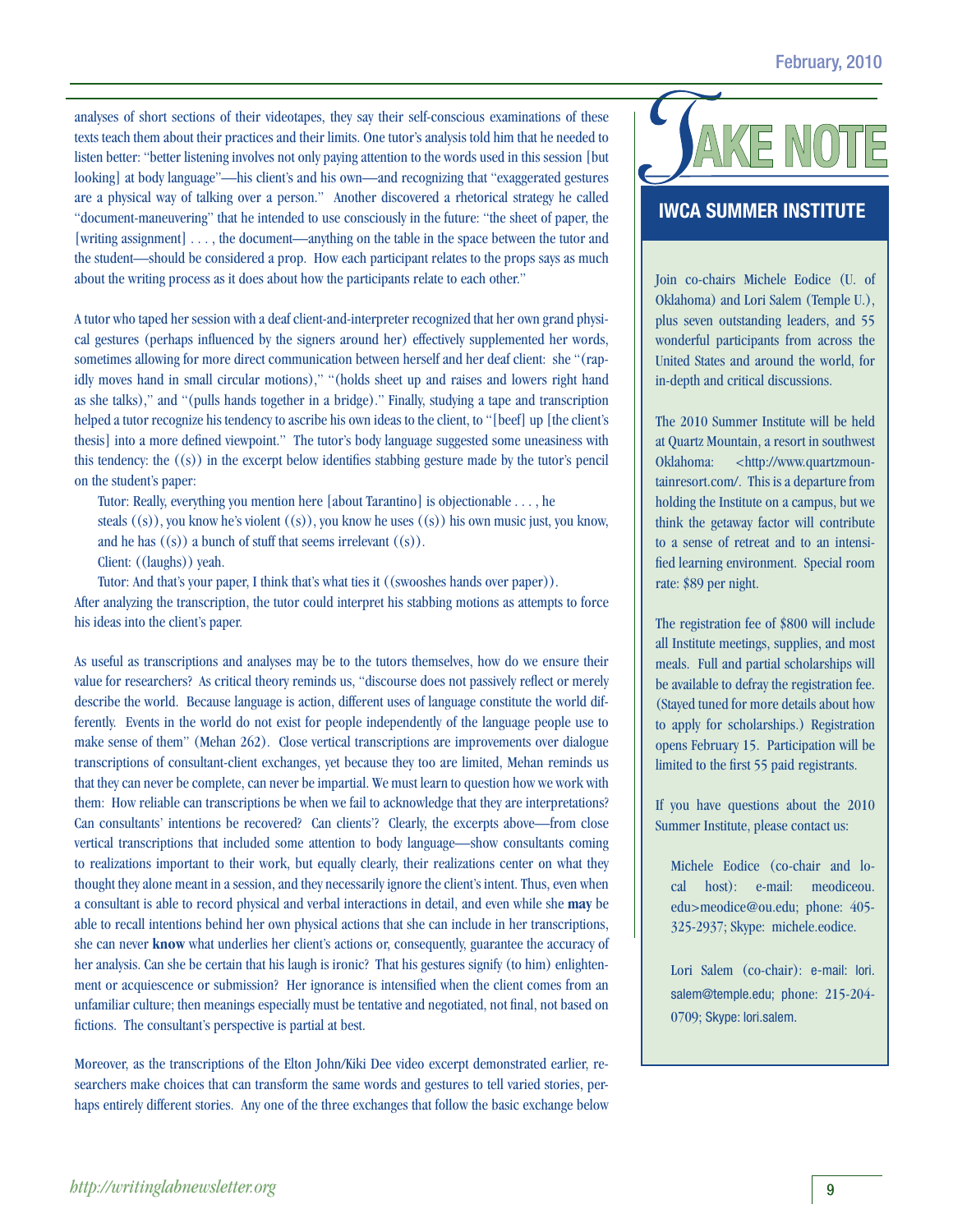

### **CRlA-sponsored Conference**

March 10, 2010 Queens University of Charlotte Charlotte, North Carolina Theme: *"Fighting Isolation through Program Integration: An Integrated Approach to Academic Success"*

Queens University of Charlotte is issuing an invitation to a conference on integrating a writing center and other center-for–academic-success programs. Topical discussion sessions will offer in-depth conversations with all participants, as well as techniques to further the relevance of academic student support services on your campus.

The College Reading and Learning Association (CRLA) sponsors the conference's agenda which includes partnerships across campus, retention efforts, Student Disabilities Services for the comprehensive university, and tutor training and certification.

The CRLA is a group of student-oriented professionals active in the fields of reading, learning assistance, tutorial services, and developmental education at the college/adult level.

For more information, contact Ulrike Miles, milesu@queens.edu: 704-337- 2209.

has the same likelihood of being "real," but which version or versions **should** we see? (Non-verbals are in bold and italics, C stands for Consultant, W for Writer.) *Basic Exchange* (using the current method of close vertical transcription with few descriptive details): C: I know that, at least for me ((gestures to chest)), my instinct is always to over-comma W:  $((\text{lands})) \text{Uh-huh } ((\text{nodes}))$ . C: instead of under-comma-ing, but I think that in that place W: it doesn't need it. OK. The following examples demonstrate how much difference modifiers can make in presenting the "reality" of the session. *Exchange One*: C: I know that, at least for me ((gestures to chest **arrogantly**)), my instinct is always to overcomma W: ((laughs **nervously**)) Uh-huh ((nods **timidly)**). C: instead of under-comma-ing ((**emphatically**)), but I think that in that place W. it doesn't need it ((**anxiously**))? OK ((**with relief**)). Exchange One identifies the Consultant as being clearly in power and the Writer uncertain and malleable. *Exchange Two:* C:((**mildly**)) I know that, at least for me ((gestures **weakly** to chest)), my instinct is always to overcomma W: ((laughs **derisively**)) Uh-huh ((nods **broadly**)). C: contract the community of the instead of under-commu-ing, but I think that in that place W: ((**boldly**)) it doesn't need it? OK ((**curtly**)). Exchange Two reverses the power structure, revealing a Writer who is ready to dismiss the less-than-confident Consultant. *Exchange Three*: C: I know that, at least for me ((gestures **broadly** to chest)), my instinct is always to over- ((**extremely emphasized)**)-comma W: ((laughs deeply)) Uh-huh ((nods **in mock seriousness**)) C: instead of under-((**extremely emphasized**)) comma-ing, but ((slightly emphasized)) I think that in that place W: ((**finishing thought**)) it doesn't need it? OK ((**confidently**)).

Exchange Three shows a power structure with both Consultant and Writer willing to play with conventional roles.

Certainly close vertical transcription goes a long way in helping consultants and researchers "obtain much more information to work with" (Gilewicz & Thonus 46), but depending on the analysts' backgrounds, knowledge, and interpretive frames, transcriptions can describe dissimilar experiences. How a writing center consultant sees the exchange will determine what is recorded; another consultant might see differently, and on and on.

In a wider sense, these differences also reveal a complication with the research we do. No story can ever be complete; and even with thicker descriptions, close vertical transcriptions are, at best, limited and biased. But since they represent a kind of evidence we use in writing center research, we need to make sure that they are as reliable as we can make them—not only by improving on Gilewicz and Thonus's suggestions but also by including more of what shapes our choices and recordings of data and more interpretations of those data. In another context that similarly questions conventional assumptions of a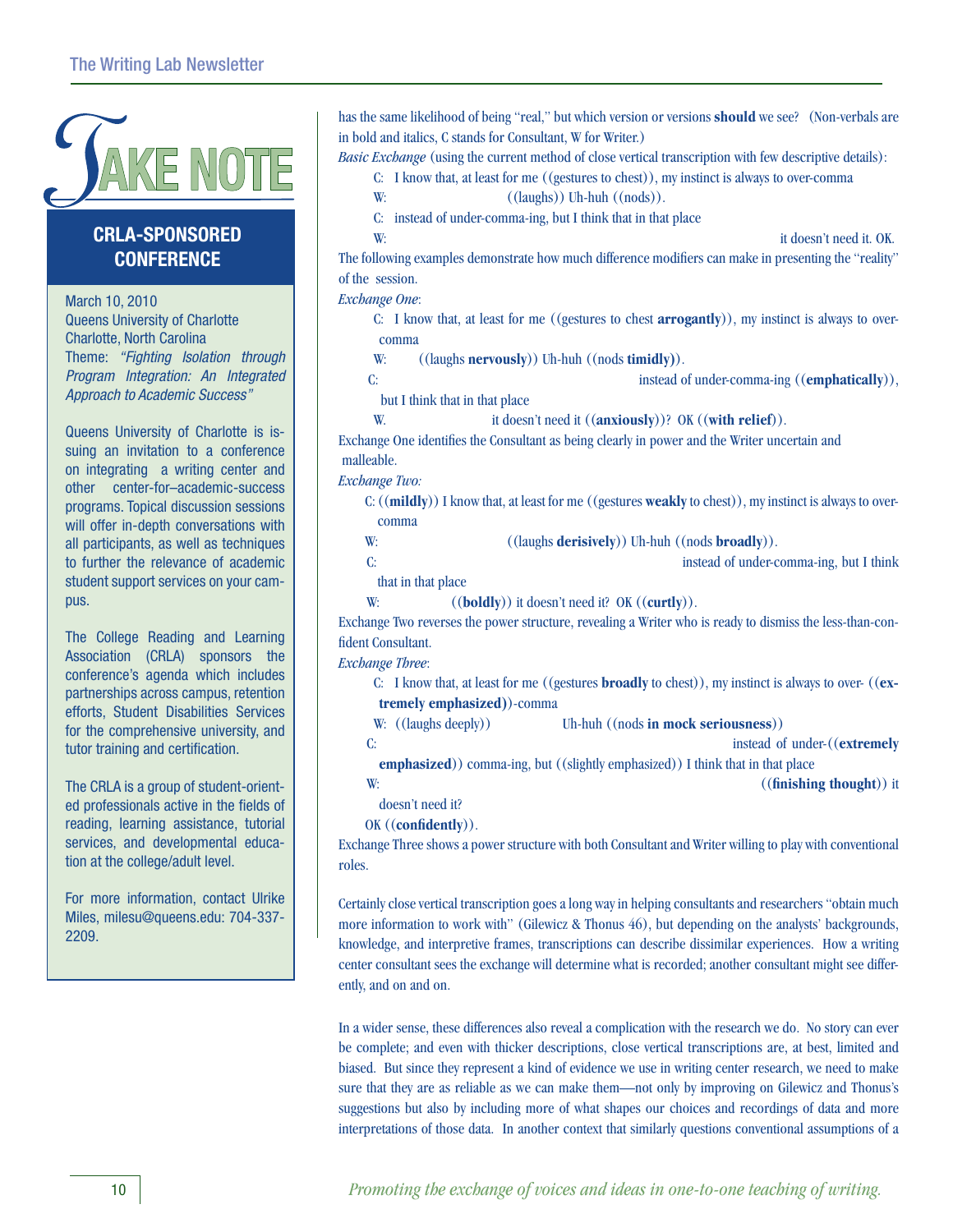field, Fausto-Sterling recommends that

individual researchers articulate—both to themselves and publicly—exactly where they stand, what they think, and, most importantly, what they feel deep down in their guts about the complex of personal and social issues that relate to their area of research. Then let the reader beware. The reader can look at the data, think about the logic of the argument, figure out how the starting questions were framed, and consider alternative interpretations of the data. (9)

This articulation should remind us all that the full and accurate accounts we aim for in our research are simply our interpretations. Similarly, to suggest the limits of the single perspective, our research could include multiple and different transcriptions of the same parts of consultations; or interviews from clients to show their viewpoints on, intentions about, and interpretations of the exchanges we record; or links to videos that represent those consultations (which, of course, remain partial accounts). Gilewicz and Thonus suggest that more sophisticated work in writing center research should demand more sophisticated research tools (28), but even close vertical transcription practices need to evolve to do justice to writing centers and the work we do there: trying to uncover interpretations when we read and acknowledging the interpretations we write are ways to begin.  $\blacklozenge$ 

*(Author's note: special thanks to English 604 students Chris H., Kate P., Rob T., and John V., who contributed to this work.)*

### Works Cited

- Aldrete, Gregory S. *Gestures and Acclamations in Ancient Rome*. Baltimore: Johns Hopkins UP, 1999. Print. Amigone, Grace Ritz. "Writing Lab Tutors: Hidden Messages that Matter." *Writing Center Journal* 2.2 (1982): 24-30. Print.
- Antaki, Charles. *An Introduction to Conversational Analysis.* Discourse and Rhetoric Group, Loughborough University. Web. 10 Oct. 2006.
- Austin, Gilbert. *Chironomia; or, A Treatise on Rhetorical Delivery*. Ed. Mary Margaret Robb and Lester Thonssen. Carbondale: So. Ill. UP, 1966. Print.
- Black, Laurel Johnson. *Between Talk and Teaching: Reconsidering the Writing Conference* Logan: Utah State UP, 1998. Print.
- Claywell, Gina. "Nonverbal Communication and Writing Lab Tutorials." *Writing Lab Newsletter* 18.7 (March 1994): 13-14. Print.
- Fausto-Sterling, Anne. *Myths of Gender: Biological Theories about Women and Men*. Rev. Ed. New York: BasicBooks, 1992. Print.
- Fowles, John. *The Collector*. Boston: Little, Brown, 1963. Print.
- Gilewicz, Magdalena & Teresa Thonus. "Close Vertical Transcription in Writing Center Training and Research." *Writing Center Journal* 23.2 (2003): 25-49. Print.
- Howells, Wilbur Samuel. *Eighteenth-Century British Logic and Rhetoric*. Princeton: Princeton UP, 1971. Print.

Kendon, Adam. *Gesture: Visible Action as Utterance*. Cambridge UK: Cambridge UP, 2004. Print.

- Matsuda, Paul Kei & Tony Silva. "Cross-Cultural Composition: Mediated Integration of U.S. and International Students." *Second-Language Writing in the Composition Classroom: A Critical Sourcebook*. Ed. Paul Kei Matsuda, et al. Boston: Bedford/St. Martin's, 2006. 246-259. Print.
- Mehan, Hugh. "Beneath the Skin and Between the Ears: A Case Study in the Politics of Representation." *Understanding Practice*. Ed. Seth Chaiklin and Jean Lave. NY: Cambridge UP, 1993. 241-268. Print.
- Neff, Julie. "Learning Disabilities and the Writing Center." *St. Martin's Sourcebook for Writing Tutors*. Ed. Christina Murphy & Steve Sherwood. Boston: Bedford/St. Martin's, 2008. 237-250. Print.
- Phillips, Paul Gary and Joyce B. Phillips. *Essentials of Tutoring*. NY: Houghton Mifflin, 2005. Print.
- Quintilian. *The Orator's Education, Books 11-12*. Ed. Donald A. Russell. Cambridge: Harvard UP, 2001. Print.
- Ragland, Nathan*. Writing Center Tutorials and Gender Differences in Nonverbal Communication*. MA Thesis. U of Louisville. 12/2005. Print.

 $\blacklozenge$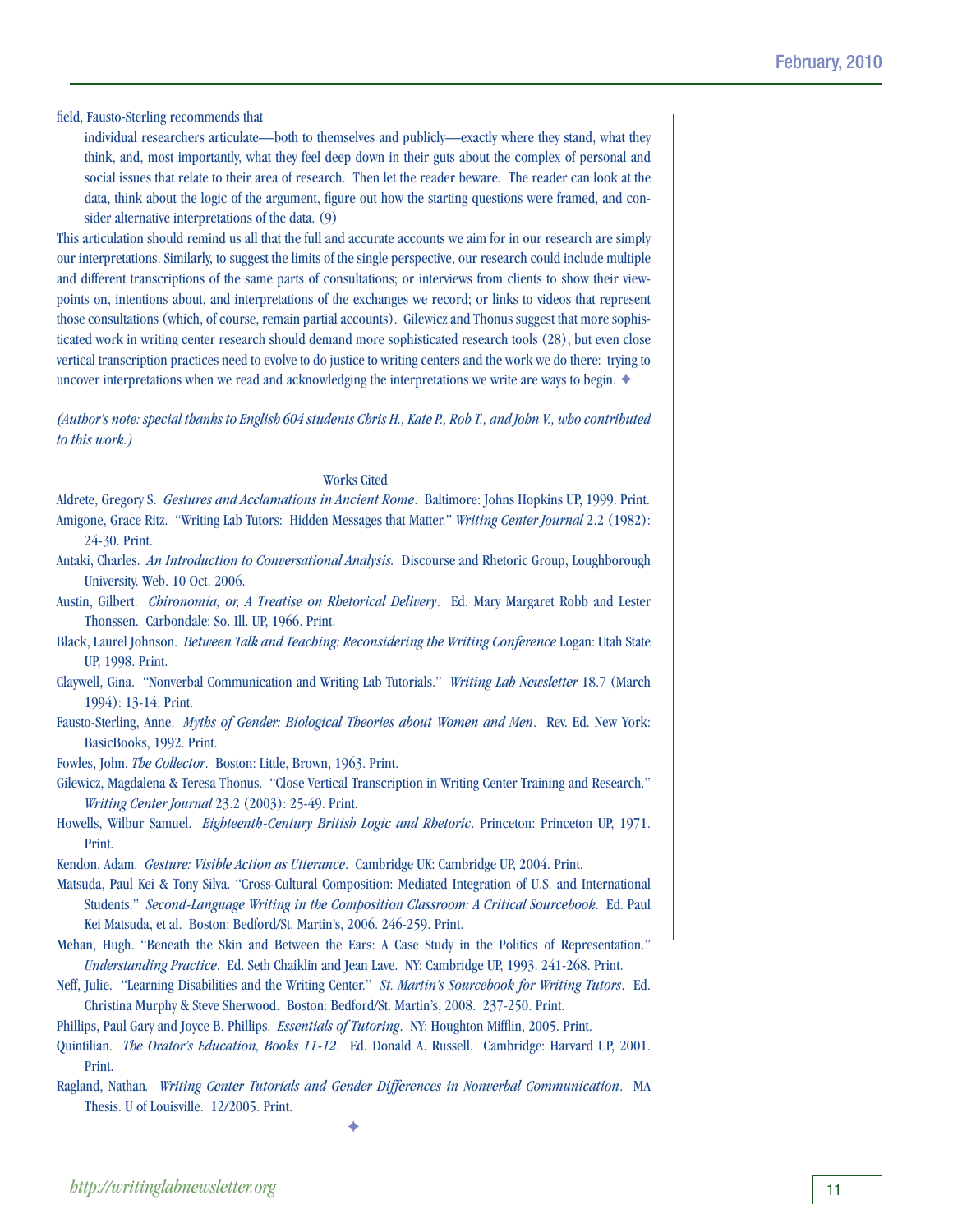### EEK IN THE CENTER "Cloud 9"

### F *Jackie Grutsch McKinney Ball State University Muncie, IN*

"Cloud computing" is one of those terms that have recently gained momentum in the mainstream. In simplest terms, it describes computing done on the Internet instead of on stand-alone computers. Many current applications that work within your browser, that do not require you to download software, or that allow you to upload files to retrieve or share later foster this cloud computing. If you have ever used Blogger, Gmail, YouTube, or Flickr, you've cloud computed. According to a 2008 Pew Internet Survey, in fact, 69% of online Americans do some cloud computing, with webmail being the most popular (Horrigan). This month's column introduces nine other cloud-based programs worth knowing about for their potential use in writing centers, administration, research, or teaching.1

### *Mozy*: Automatic Backup

Mozy is a program that automatically backs up your files online. You download Mozy onto your computer, select the files or type of files you want backed up, and Mozy backs up those files whenever they are created or modified. The program runs quietly in the background while you work on other tasks. If disaster strikes, it helps you restore your files.

- *Best for:* Not losing years of hard work because of virus, hardware failure, or theft.
- *Similar Applications:* Carbonite, Memopal, SOS Online, Wuala

### *Dropbox*: File Storage, Synching, & Sharing

Dropbox is a program that adds a folder to your desktop called "Dropbox." It works like every other folder on your PC or Mac; you can create subfolders and such. However, what is different is that everything you add to your Dropbox folder is copied to your online Dropbox account. This means that you can sync files across more than one computer; for instance, you could start writing a report on your work computer and pick up where you stopped on your home computer. Additionally, you can access or share your files from any computer or smart phone by logging into your online Dropbox account.

*• Best for*: Use it and you won't have to e-mail files to yourself as you shuffle between computers. Also ends wondering where you've saved the most recent file. Great for a campus with several writing center locations; a file in the Dropbox folder updated at one site will be automatically updated at all.

*• Similar Applications*: Box.net, Syncplicity

### **SCRIBD: EMBEDDING DOCUMENTS ONLINE**

Scribd is a site that allows users to upload documents (e.g. Word, Excel, PowerPoint, text, and pdfs) to embed into their websites or blogs. Scribd converts the documents to a format they call "iPapers," which is something like a document player. Users can embed the iPapers or link to them, and viewers can see and page through the document right in the browser. Think of it as the YouTube for papers. Users can share documents across the Scribd community or set the document as private.

• Best for: Getting documents online quickly and having them in a readable/printable format that does not require downloading or leaving the browser. Would be good for handouts, manuals, or other information that readers might want to read online or preview before downloading or printing out.

*• Similar Applications*: Issuu

### *Google Docs*: Online Document Creation, Collaboration, & Sharing

Google, of course, has a whole suite of cloud-based programs. Google Docs is their version of Microsoft Office; you can use it to create texts, spreadsheets, or presentations that are saved into your Google account. There are hundreds of templates available, and it is easy to export files as common office file types, including pdfs. Users can publish documents as web pages very easily as well. With each document you create or import, you can share it with others, allowing them to be readers or collaborators. Google automatically saves versions of your files, so you can always go back to see what changes another author has made since you last saw the document. Recently, Google Docs has enabled users to upload non-office file types, making it a place to backup or store all kinds of files.

*• Best for:* Collaborative writing, saves having to e-mail a document around and subsequent version confusion. Instead, one person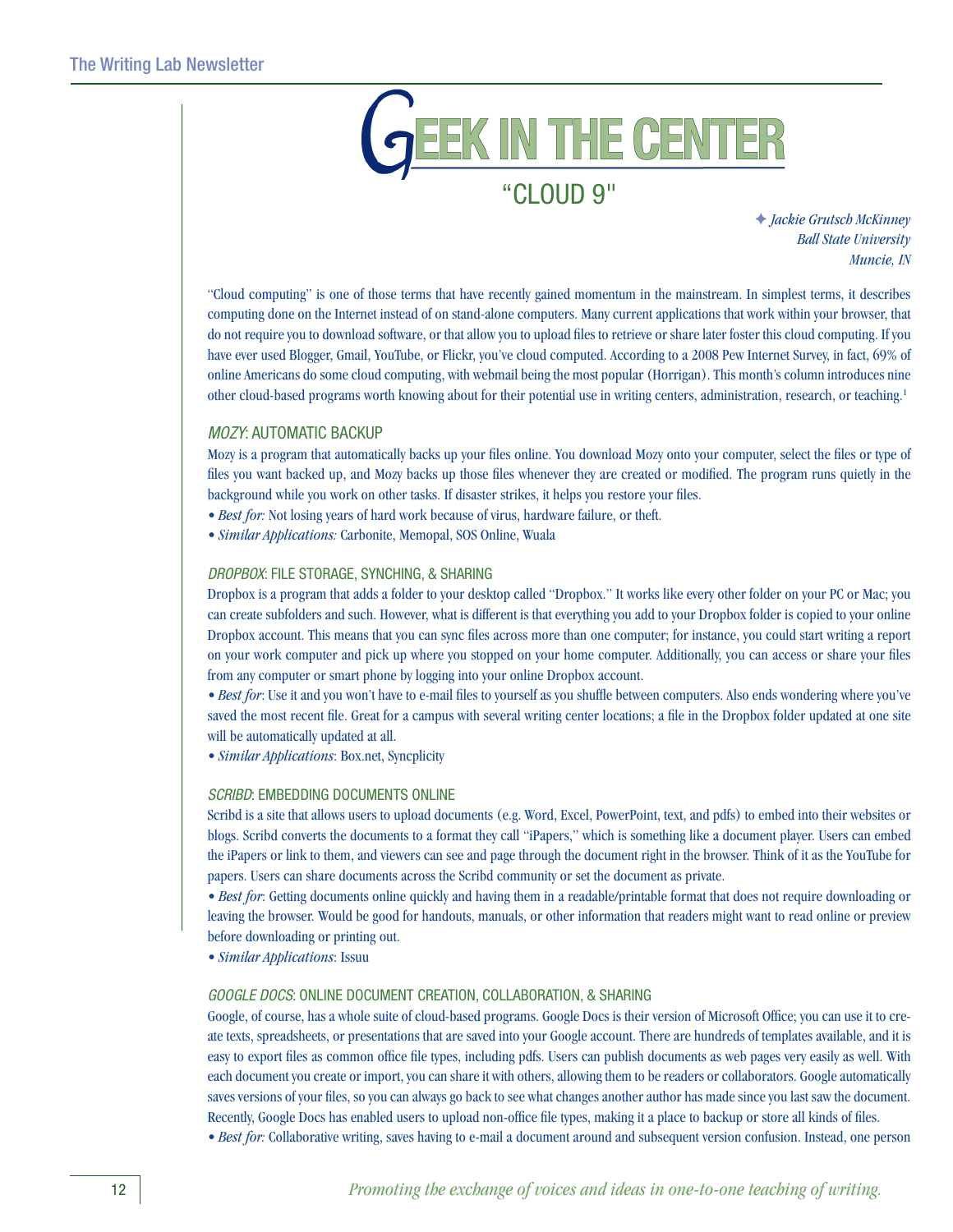starts the document and invites others to join in.

*• Similar Applications:* Office Live Workspace, Huddle, Zoho Office

### *Drop.io*: Cloud Collaboration

Drop.io (pronounced "drop-ee-oo") is a file-sharing, real-time collaboration portal. From the home page, users can create a "drop" in one click. The drop includes the ability to upload and share files in real time and other unique features. Each drop, for example, includes a phone number for voicemail and an e-mail address. Users can call and leave a message (Drop. io converts your messages to audio files) or e-mail files to share. Drop.io can also be used for conference calls, for online presentations, and podcasting. Drops lend themselves to public consumption; an application like Dropbox or Google Docs will make sharing files easy, but Drop.io's drops are formatted as meeting places.

*• Best for:* This application seems incredibly flexible, which makes it one of the more interesting ones out there, but it is hard to say that it will replace something that we used to do offline. That said, it would be possible to create a drop for each online tutoring session, or a center could create a drop for ongoing staff communication and collaboration.

*• Similar Applications*: Etherpad, Google Groups

### *Slideshare*.*net*: Presentation Cloud

Slideshare is the YouTube for presentations (mostly PowerPoints, though it allows Word files and pdfs). Users upload completed presentations. In turn, slideshare converts them into slideshows that can be embedded in blogs or webpages or shared on social networking sites. Viewers can click through presentations without leaving the browser window. Creators can also add an audio track to the slideshow.

*• Best for:* Housing presentations on websites or blogs; tutorials; storing conference presentations for easy sharing and emergency backup.

*• Similar Applications*: Preezo, Prezi, Sliderocket

### *Evernote*: Cloud Notebook

Evernote is a browsing and memory friend. Users sign up and download the program. They are able to add all sorts of bits (audio files, web pages, images, text) into "notebooks." Users can create as many notebooks as they would like—one for "writing center sites" or "composition journals" or "to buy," whatever. If you like, you can also download the mobile version of Evernote for your phone, which would allow you to add photos or audio memos quite easily. Evernote has pretty sophisticated photo searching that will even read the text in photos; and it has an available Firefox add-on that allows for one-click additions to your notebook.

• Best for: It can replace bookmarking on a computer with annotated, searchable, share-able notebooks available anywhere online.

*• Similar Applications:* Google Notebook

### *Pixorial:* Video editing, storage, and sharing

Pixorial allows users to upload and store up to 10G in videos for free, with two additional neat features over a site like YouTube or Google Video. For one, it has an online video editor. (It is very basic, but sometimes basic is all you need.) It also will load videos you have physically in another form (VHS, DVDs, etc.) that you mail to them for a flat fee. Alternatively, if you upload a digital video to edit, you can purchase high quality DVDs of your creation.

- *Best for*: Converting and archiving writing center videos; simple editing; distributing videos.
- *Similar Applications:* Jaycut, Stashspace

### *Picnik:* Photo editing and sharing

Picnik is a web-based photo editor. Users upload photos and can use the very easy tools for adding text, cropping, and effects. Users can share photos seamlessly with other sites.

- *Best for:* For quick, easy editing or enhancing photos for websites, blogs, or print.
- *Similar Applications:* Fotoflexer, Photoshop.com, Splashup

The applications introduced here are just the beginning; there are hundreds of similar—and different—applications out there full of potential for use in writing centers and elsewhere in academia (look at <listio.com> or <http://emilychang.com/ ehub/> for even more examples). As with any technology, one must weigh the benefits and costs, read the terms of use closely, and experiment; you might just find an innovative way to move your center to the cloud.

### **Notes**

1 Each of these has a free version available that works on both Macs and PCs; most offer paid versions with added features or storage. All of these programs are .coms unless otherwise noted.

Work Cited Horrigan, John. "Use of Cloud Computing Applications and Services," *Pew Internet & American Life Project.* 12 Sept. 2008. Web. 10 Jan. 2010.  $\ddot{\bullet}$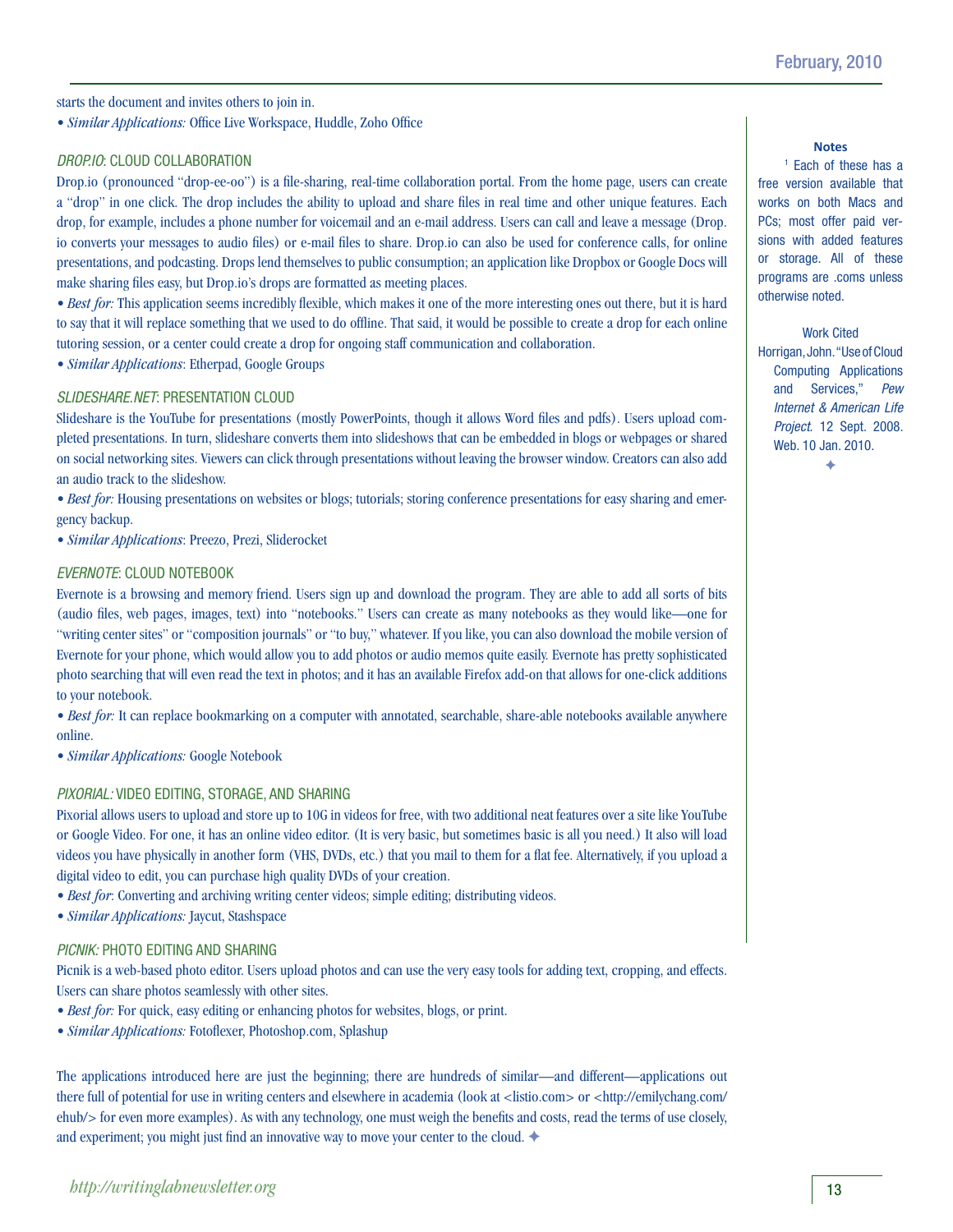## **R'S COLUMN**

### **QUITE CONTRARY**

F *John Brenner University of Baltimore Baltimore, MD* 

"I'm blocked," she gasped as she plunked into her chair next to me. "I don't know how to begin." The tutee's assignment was to design a family event for the local zoo that would attract new patrons, mostly parents with young children. With an embarrassed smirk, she showed me her instructor's comments on her first draft: "vague," "not directed to an audience," "needs more details." She revealed she was afraid to start, afraid to "fail" again. She had a vague idea what her professor wanted but was getting nowhere fast. I gave her a conspiratorial glance and suggested instead she write exactly the *opposite* of the assignment. That is, instead of trying to attract patrons to the zoo, she should try to repulse them. I, for one, don't like to be told what to do, I declared, but I'm usually happy to do the *opposite*. Why not try it?

Since she wasn't going to use any of the "wrong" material we'd come up with, I felt free to act as her partner in designing the event. That is, I wasn't too worried about asking leading questions or taking a bit of a lead in the brainstorming. We started with my question, "what's the *worst* thing children could do at the zoo?" Our answer: Shoot the animals. So we designed an event at which each child would be given a gun at the zoo entrance and the task of shooting as many animals as they could, checking them off a list as they proceeded from kill to kill. Children who completed the checklist would win a prize. We both agreed this was a tremendously horrid idea! I suggested, however, that it also had its virtues. So I asked her, "What is *right* about the event? What makes it *interesting*? What about it *works*?" In an ironic and faux-academic tone, she replied, "Well, it's interactive, the children are given an achievable task and a goal, and they are learning something about the animals (albeit how to kill them)." I recommended she jot down those virtues.

"Let's try another one," I proposed. We were beginning to feel a morbid pleasure in designing the worst possible event. (You could see it in our eyes, I'd bet). For our second attempt, we came up with the idea of feeding the children directly to the lions. Again, I asked her what was positive or right about this event. She answered that the children were learning what the lions ate (*them*!).

This was getting to be fun. One more try. This time, we decided to throw the children into the cages. Without my prompting her, she suggested, seriously this time, mini-environment playgrounds for the children, unthreatening "cages," in which the children would learn about how and where the animals lived. At each station, food that the animal would naturally eat would be provided (nuts, a lettuce leaf, and similar simple foods). At this point, she was scribbling notes and drawing diagrams furiously, without my saying much. In the end, she had two pages of notes and an outline for her event.

I call what we did in this session "the contrarian approach." True, my tutee's assignment seemed conducive to such a creative slant. However, even with a less creative assignment, such as a research paper or literary review, a contrarian approach could help the writer come up with interesting, or at least useful, ideas. In the "Overcoming Writer's Block" workshop I teach at the Academic Resource Center, I suggest a similar approach for answering sample prompts, such as "What caused the fall of the Roman Empire?" One student in the workshop answered that Spongebob Squarepants caused Rome's fall, a wonderfully cheeky answer! I asked why she thought her answer was wrong, beyond the obvious factual mistake. She opined that one person or one event probably couldn't bring down an entire civilization and there may have been several factors to consider. While that's not exactly an earth-moving insight, she was engaged immediately in the beginning stages of analyzing and writing, and we could have carried the exercise further to include listing what some of those other factors could have been.

How do I know when to use this contrarian approach? I try to look for any of these indicators in the tutee: frustration with the assignment, ironic detachment or boredom, missed chances for free-wheeling creativity, lack of ideas, or an already antagonistic attitude toward the assignment.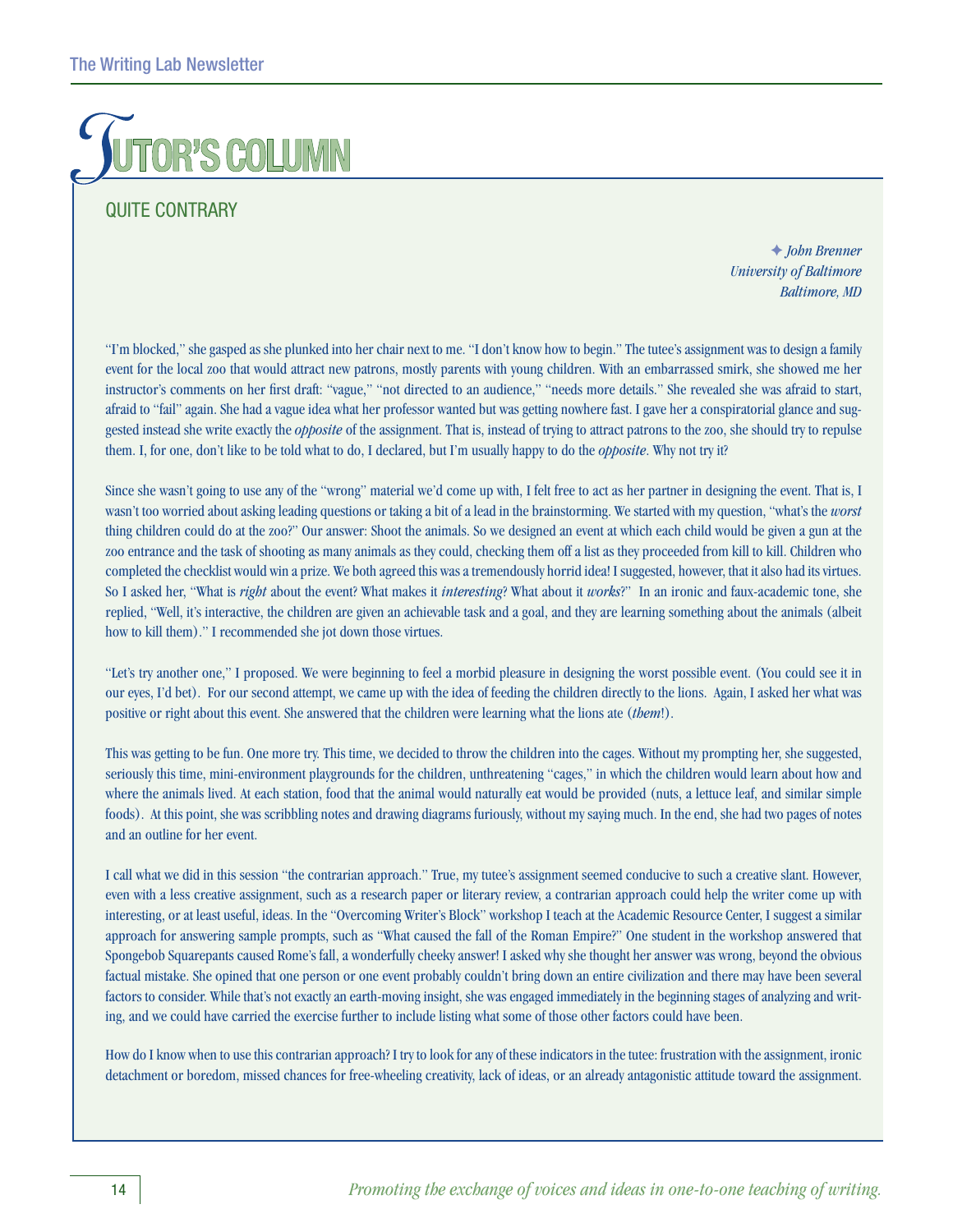The more wildly contrary I can get the student to be, the better. It's an odd paradox, but the outrageously wrong direction has often led to an insightfully correct one. The contrary approach may not be suited for everyone, of course, such as the overly-serious tutee who comes in "all-business" or one who already has specific goals in mind for improving a paper. It's a judgment call. Mostly, I look for tutees who are frustrated early in the writing process or unhappy with what they've already produced.

Sometimes I've had to work to overcome the tutee's resistance against the contrary approach itself. My tutee in the zoo session and I had a history of comfortable and creative sessions, so she was receptive to a bit of "assignment sabotage." A frustrated tutee, however, might need particular encouragement to approach the assignment contrarily. To one I've said, "Look, you obviously aren't enjoying writing this essay. Instead of trying to be at your best, try to be at your worst. Jot down what you think are the most ridiculous ideas for this paper. Just get it all out." If a tutee is reluctant or too worried even to try the approach, the tutor could allay such fears by emphasizing the safe atmosphere of the session: anything goes because the tutee is in control of the session, and the instructor isn't going to see any of the preliminary work, only the finished, "right" assignment.

After recognizing that my tutee is open for the method and is open to experimenting, my first step is to intuit the kind of contrary suggestions that could lead to interesting ideas. For example, I suggested coming up with the most horrible possible event to the tutee with the zoo assignment. To a marketing student, I suggested he tell potential customers the worst qualities of the product he wanted to promote in an ad. To a tutee working on a research paper involving customer service at an airport, I suggested starting with a research question that would result in the opposite conclusions from what she needed.

In a typical 45-minute session, I've spent no more than 20 minutes using the contrary approach. Any longer and the tutee could mistakenly believe being contrary is the end and not the means. There's a ripeness I look for in the session. It could manifest itself as an "Aha!" moment, such as when my first tutee saw her correct event taking shape before her. In that case, I just got out of her way. For other tutees, I don't necessarily want to take the contrary ideas to the utmost. Rather, I look for the moment when we can re-direct the thinking to the serious assignment, the moment when I can tell the student is already thinking about it, even while working on the contrary. It's the point where we're ready to translate the wrong into the right.

At this ripest point, I try to get tutees to see the virtues of the contrary, misdirected position in order to redirect them to the needed, ontarget paper. For me, this a big challenge: I don't want to take over the thinking from tutees. It's important for tutees to discover any virtues in the ideas generated by the contrary approach, along with ways out of the wrong and into the right. So I try to limit my involvement at this stage to asking questions. Here are a few I've tried:

- What *works* about your contrary idea?
- What basic, correct ideas underlie your "wrong" approach?
- What goals are common to your "wrong" approach and what the instructor expects?
- What's the *opposite* of what you've written or suggested?

Sometimes a little push helps if the tutee doesn't see any inherent virtues underlying the wrong ideas. If the fruit looks like it might rot on the tree (if the questions have failed), I give the tree a slight shake by suggesting a strength or two in the tutee's contrary ideas. This sometimes is all the tutee needs.

Ultimately, if the tutee was enthusiastically working on the contrary approach, I assume virtues and underlying correspondences really *are* there. Such engagement in the contrary approach can produce thinking that gets to the heart of a problem, even if we're approaching it from the opposite direction. *Something* about the wrong way could be working in the same way the right way works. The contrary ideas may be merely facing the wrong direction. We just need to turn them around.  $\triangleleft$